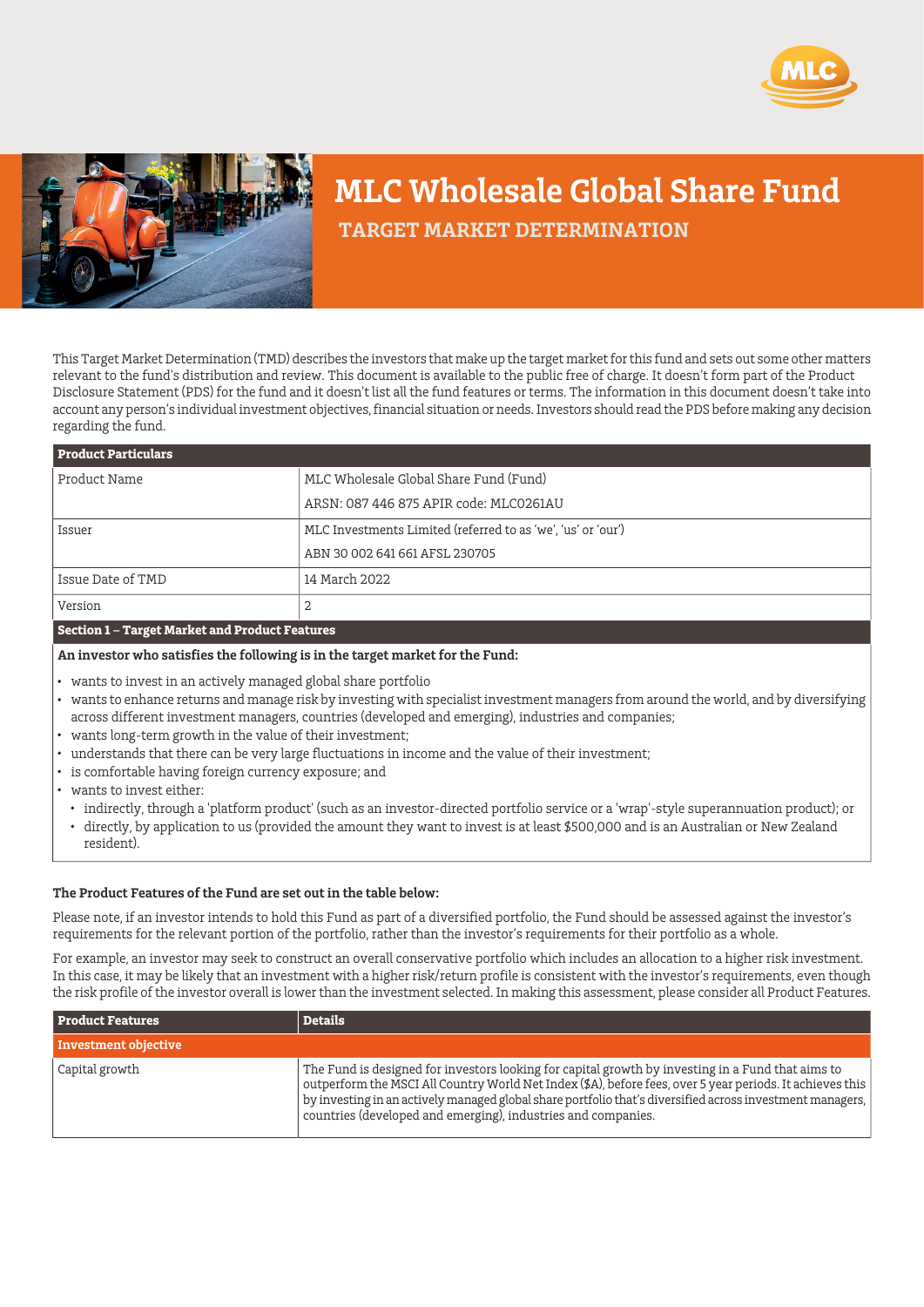# **MLC Wholesale Global Share Fund**

Target Market Determination



| Product use as a percentage of an investor's portfolio  |                                                                                                                                                                                                                                                 |  |
|---------------------------------------------------------|-------------------------------------------------------------------------------------------------------------------------------------------------------------------------------------------------------------------------------------------------|--|
| Core Component (25-75%)                                 | The Fund is designed for use as a core or satellite component of an investor's broader portfolio of                                                                                                                                             |  |
| Satellite (<25%)                                        | investments.                                                                                                                                                                                                                                    |  |
| <b>Investment timeframe</b>                             |                                                                                                                                                                                                                                                 |  |
| Long term                                               | The Fund is designed for investors who are looking to make a long-term investment, with at least 7 year<br>timeframe.                                                                                                                           |  |
| <b>Risk and Return</b>                                  |                                                                                                                                                                                                                                                 |  |
| Very high risk & return                                 | The Fund is designed for investors seeking the potential for higher returns and are willing to accept<br>very high risk (estimated as 6 or more negative annual returns in any 20 year period).                                                 |  |
| <b>Redemption frequency</b>                             |                                                                                                                                                                                                                                                 |  |
| Daily                                                   | In normal circumstances, the Fund processes withdrawals each business day. For further information<br>refer to the PDS.                                                                                                                         |  |
| <b>Section 2 - Distribution Channels and Conditions</b> |                                                                                                                                                                                                                                                 |  |
| <b>Distribution Channels</b>                            | <b>Distribution Conditions</b>                                                                                                                                                                                                                  |  |
| Direct (non-intermediated) wholesale<br>investor        | By application to us, provided the amount to be invested (and maintained) is at least \$500,000.                                                                                                                                                |  |
| Platform                                                | Through a 'platform product' (such as an investor-directed portfolio service or a 'wrap'-style<br>superannuation product).                                                                                                                      |  |
| Advised                                                 | This Fund may be distributed to investors by a Licensee or their Authorised Representative (as defined<br>by law) (known as a financial adviser) who provides personal financial product advice.                                                |  |
| <b>Section 3 - Review Triggers and Review Periods:</b>  |                                                                                                                                                                                                                                                 |  |
| <b>Review triggers</b>                                  |                                                                                                                                                                                                                                                 |  |
| Significant product change                              | We make a significant change to the Fund.                                                                                                                                                                                                       |  |
| Trust performance                                       | The Fund has significantly and persistently not achieved its investment objective.                                                                                                                                                              |  |
| Significant breach                                      | We commit a significant breach of financial services law where the breach relates to the design or<br>distribution of the Fund.                                                                                                                 |  |
| Significant dealings outside of TMD                     | We identify significant dealings outside of the TMD.                                                                                                                                                                                            |  |
| Complaints from investors and distributors              | We receive a significant and unexpected number of complaints, in respect of one or more calendar<br>quarters, in relation to the Fund's design (including its features, terms or conditions) or the manner in<br>which the Fund is distributed. |  |
| Notification from ASIC                                  | We receive a notification from ASIC raising serious concerns regarding the design or distribution<br>of the Fund.                                                                                                                               |  |
| <b>Mandatory review periods</b>                         |                                                                                                                                                                                                                                                 |  |
| <b>Review frequency</b>                                 |                                                                                                                                                                                                                                                 |  |
| Initial review                                          | Within 9 months after the issue date.                                                                                                                                                                                                           |  |

Subsequent review  $\overline{\phantom{a}}$  After initial review, within every 2 years and 3 months.